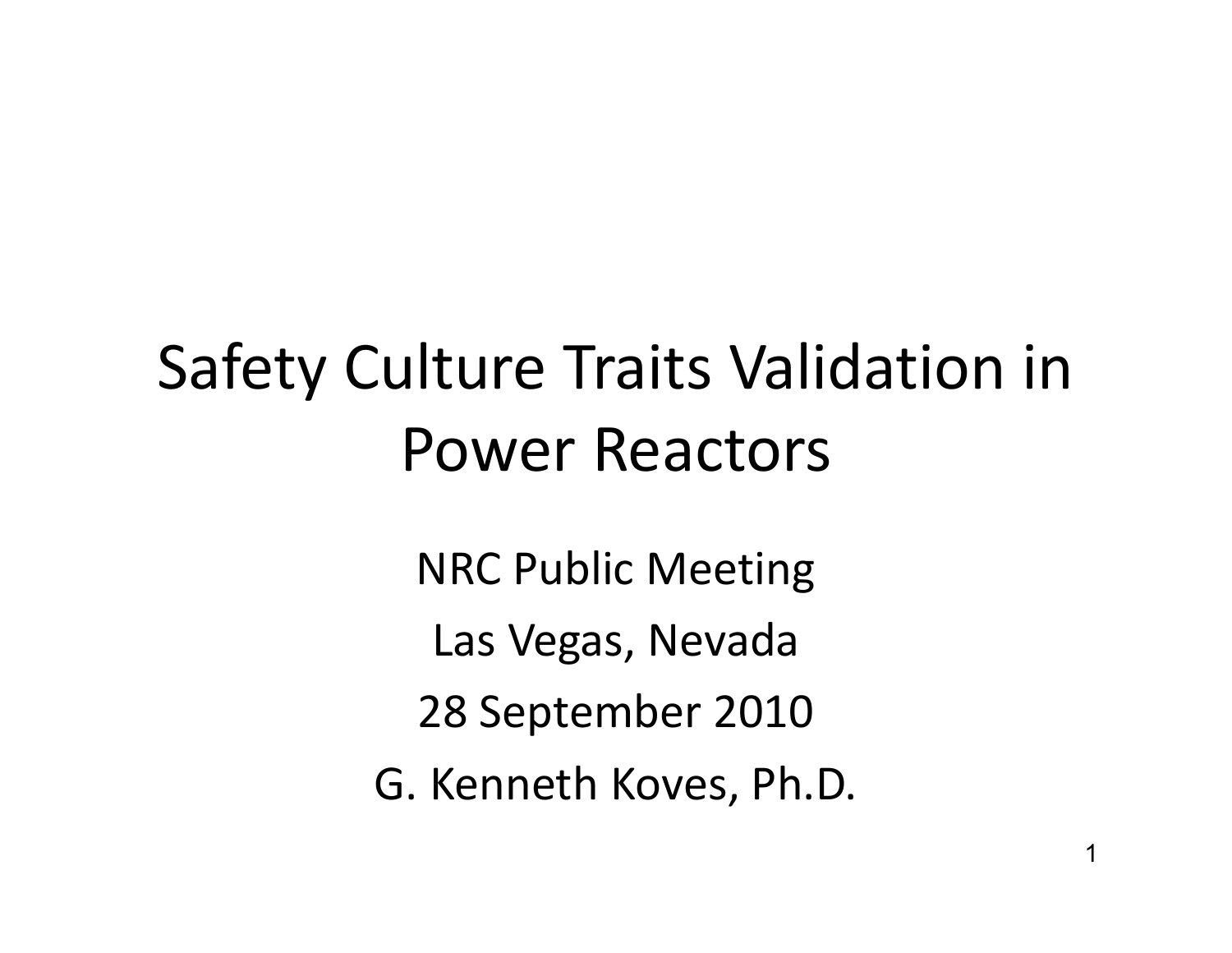### Why Include this Study in the Discussion?

- Most formulations of safety culture (IAEA, NRC, INPO) were created by a small group of 'experts '
- This is an attempt to incorporate 'data' into the discussion of the language used to describe safety culture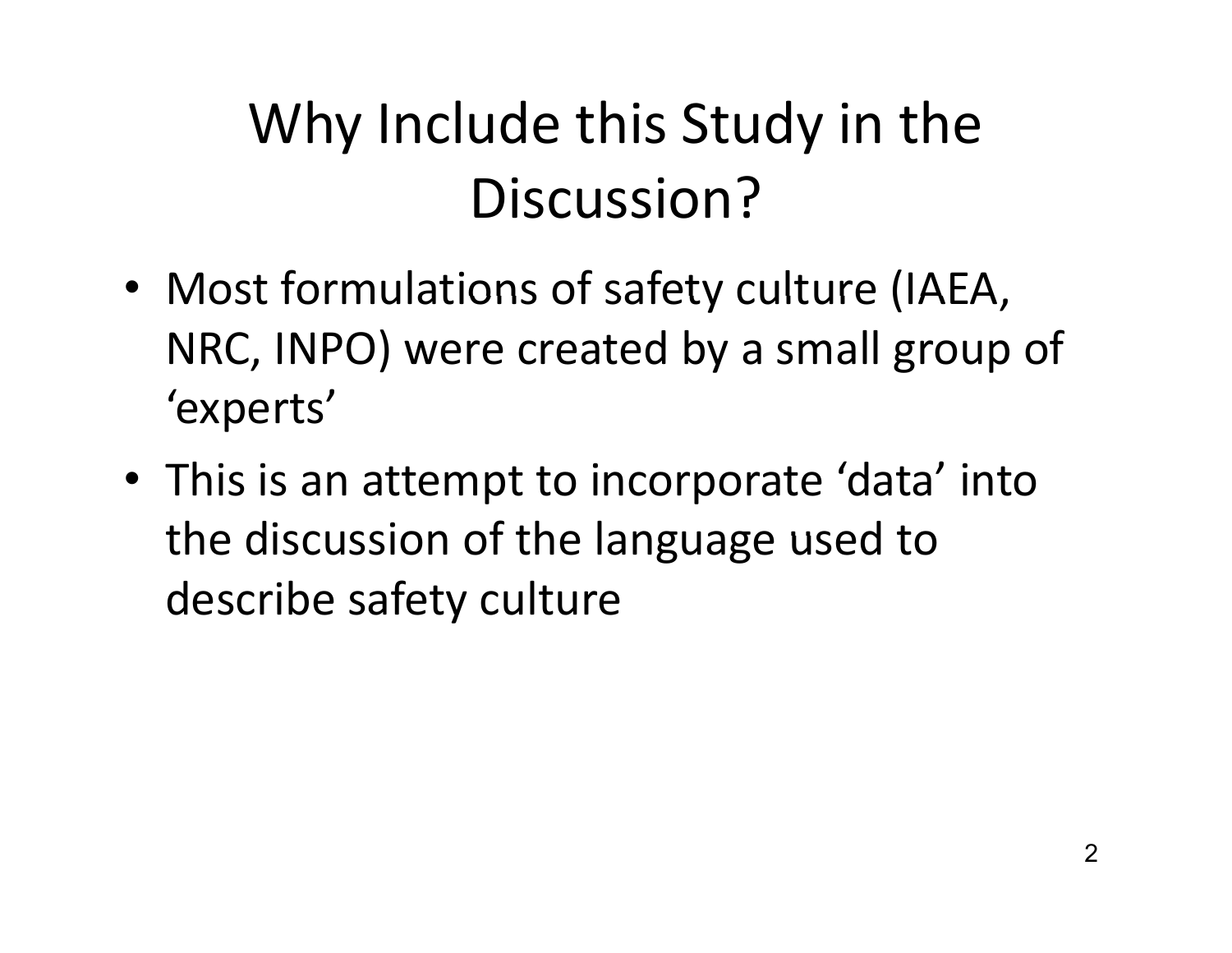## Limitations of the Study

- Only power reactors
- Correlational; not predictive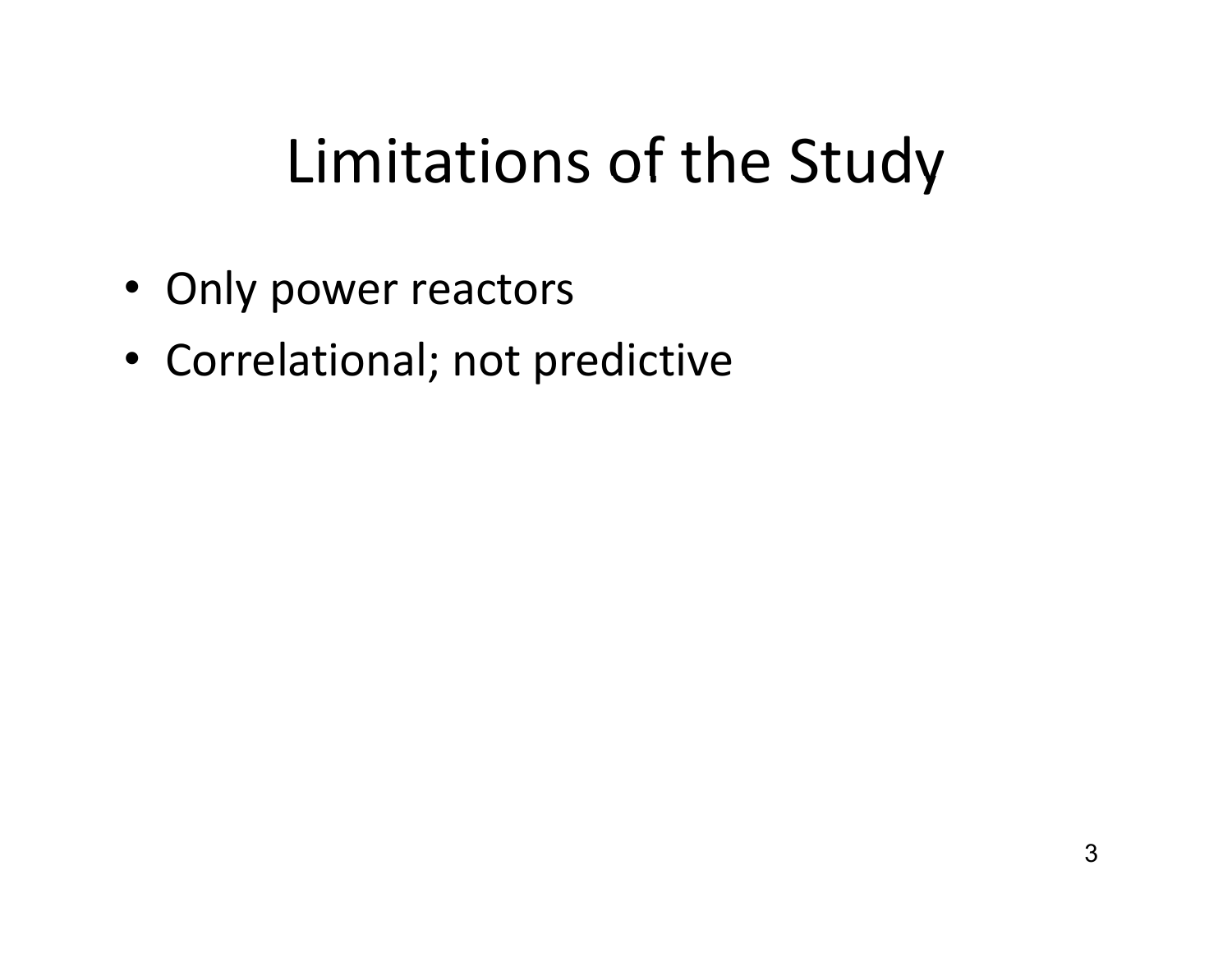# Questions of the Study

- How well do the factors from a safety culture survey align with the safety culture traits that were identified during the Feb 2010 workshop?
- Do the factors relate to other measures of safety performance?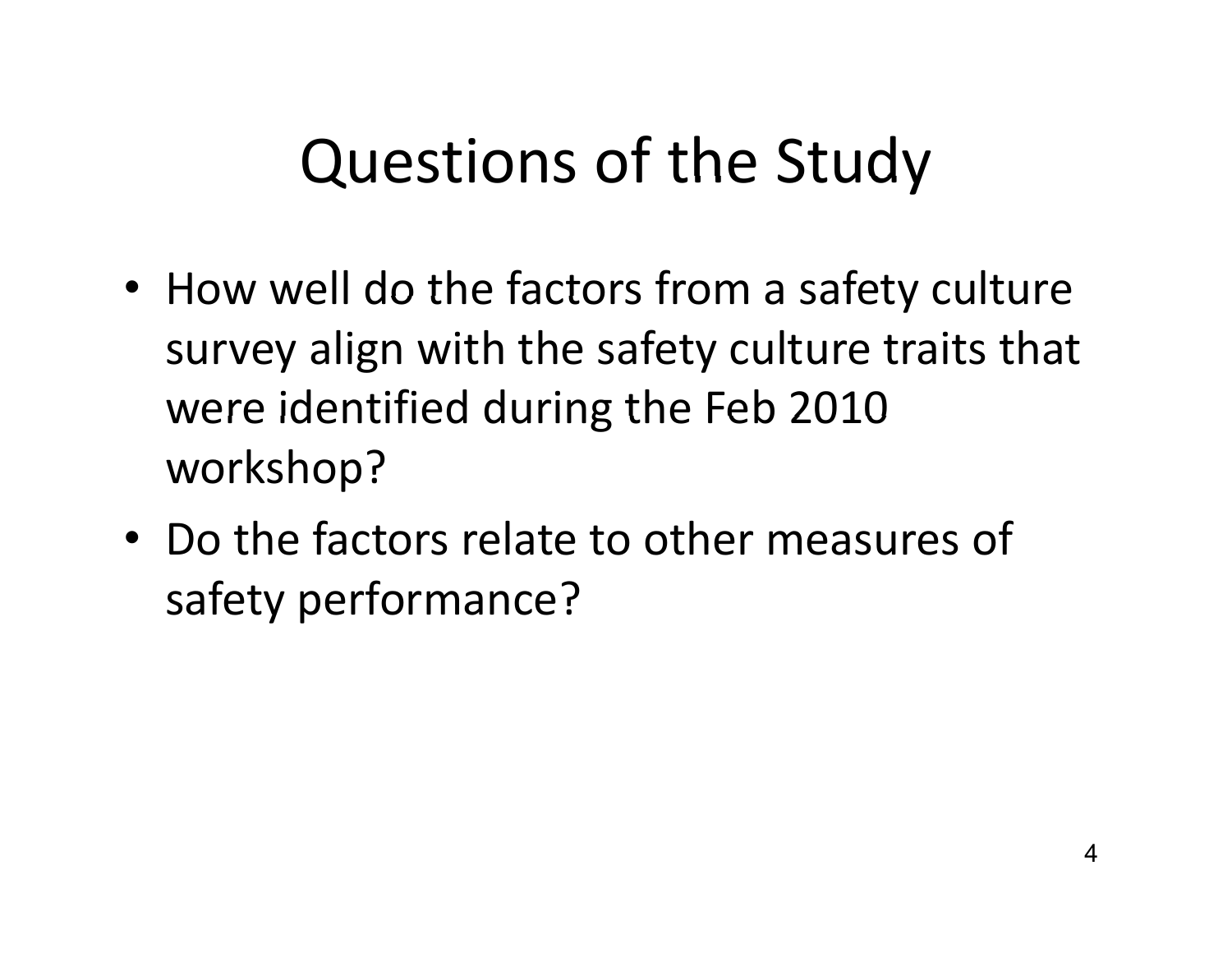# Survey Development

- Started with the Utility Service Alliance survey based upon INPO's Principles for a Strong Nuclear Safety Culture (73 items)
- Edited and added questions to accommodate workshop Traits
- NRC reviewed and suggested edits and additional items based on Traits, IAEA, ROP, and literature
- Final version was 110 items with 7-point scale (strongly disagree to strongly agree w/ Don't Know)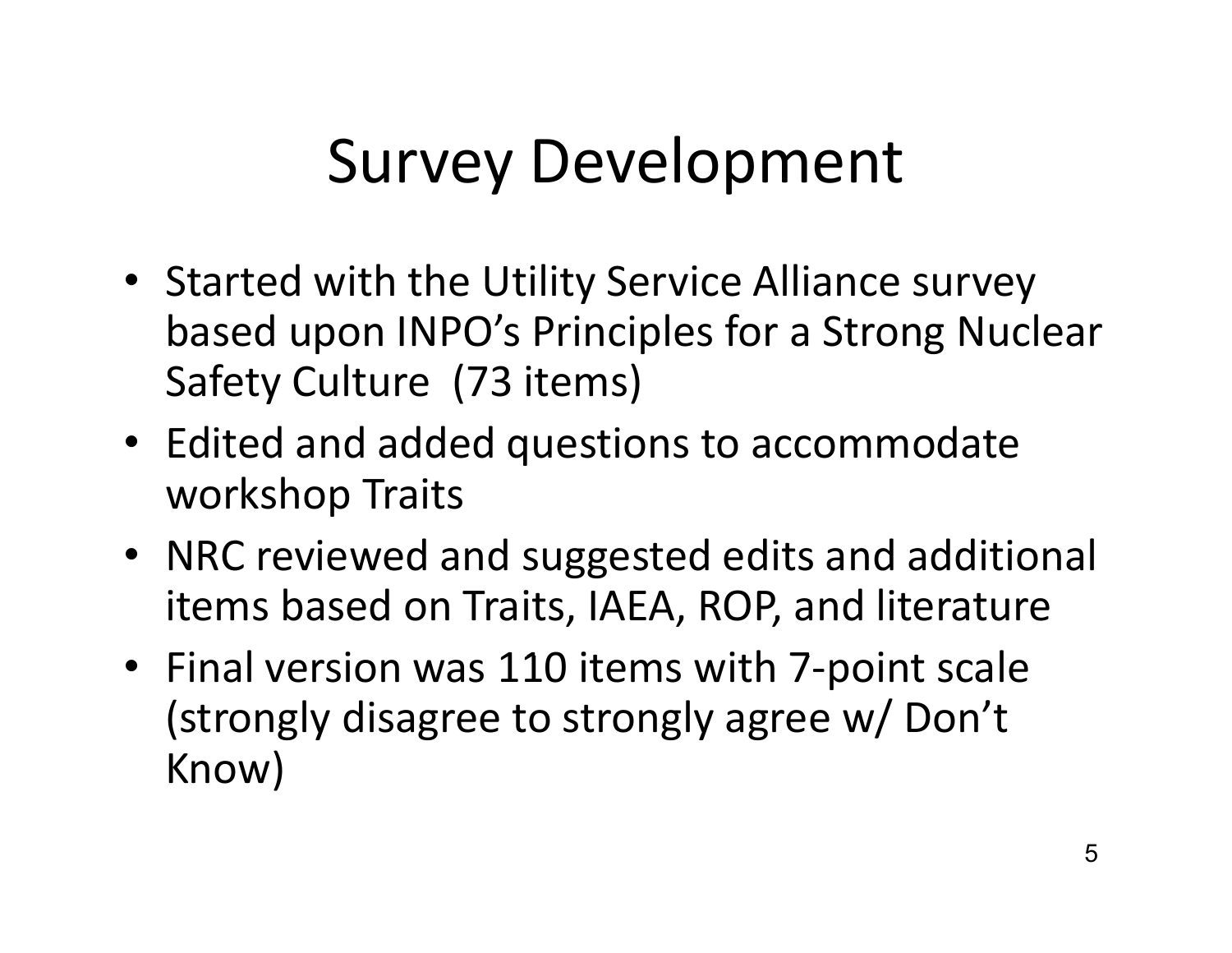# **Example Questions**

- People are treated with dignity and respect by station leadership
- We have a strong quality assurance process and organization
- Our performance indicators help us to stay focused on the 'right things'
- The procedures at this site are generally up-todate and easy to use
- Staffing levels are adequate to meet work demands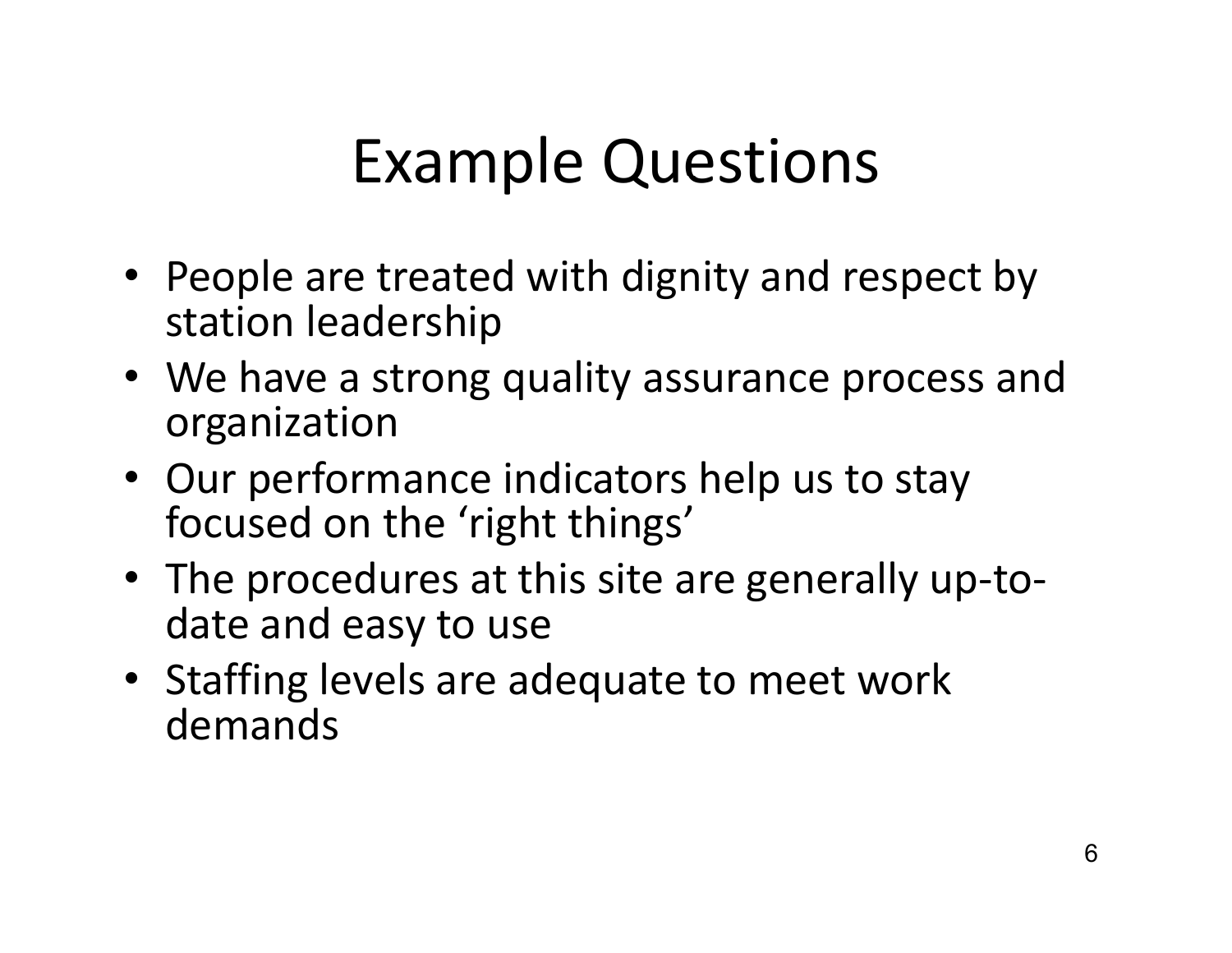# **Example Questions**

- At this station, people are routinely rewarded for identifying and reporting nuclear safety issues
- Dialogue and debate are encouraged when evaluating nuclear safety issues
- I would not hesitate to take a concern to our Employee Concerns Program
- Decision-making at this site reflects a conservative approach to nuclear safety
- Supervisors are responsive to employee questions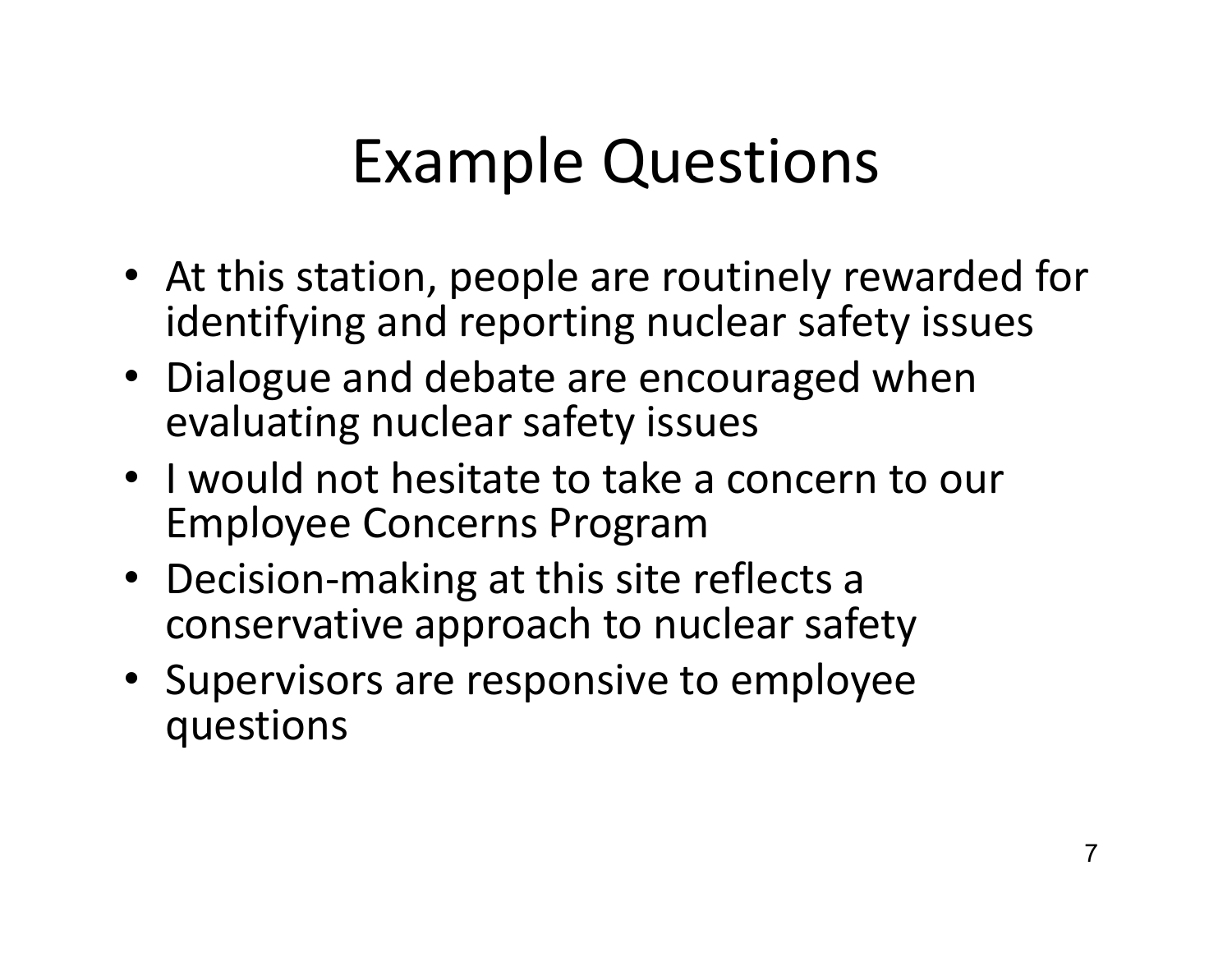# Survey Administration

- Online survey
- Randomly selected sample of 100 personnel from each site
- 63 nuclear reactor sites (97%)
- An average of 46 individuals participated from each site
- 2,876 individuals provided valid responses to the majority of items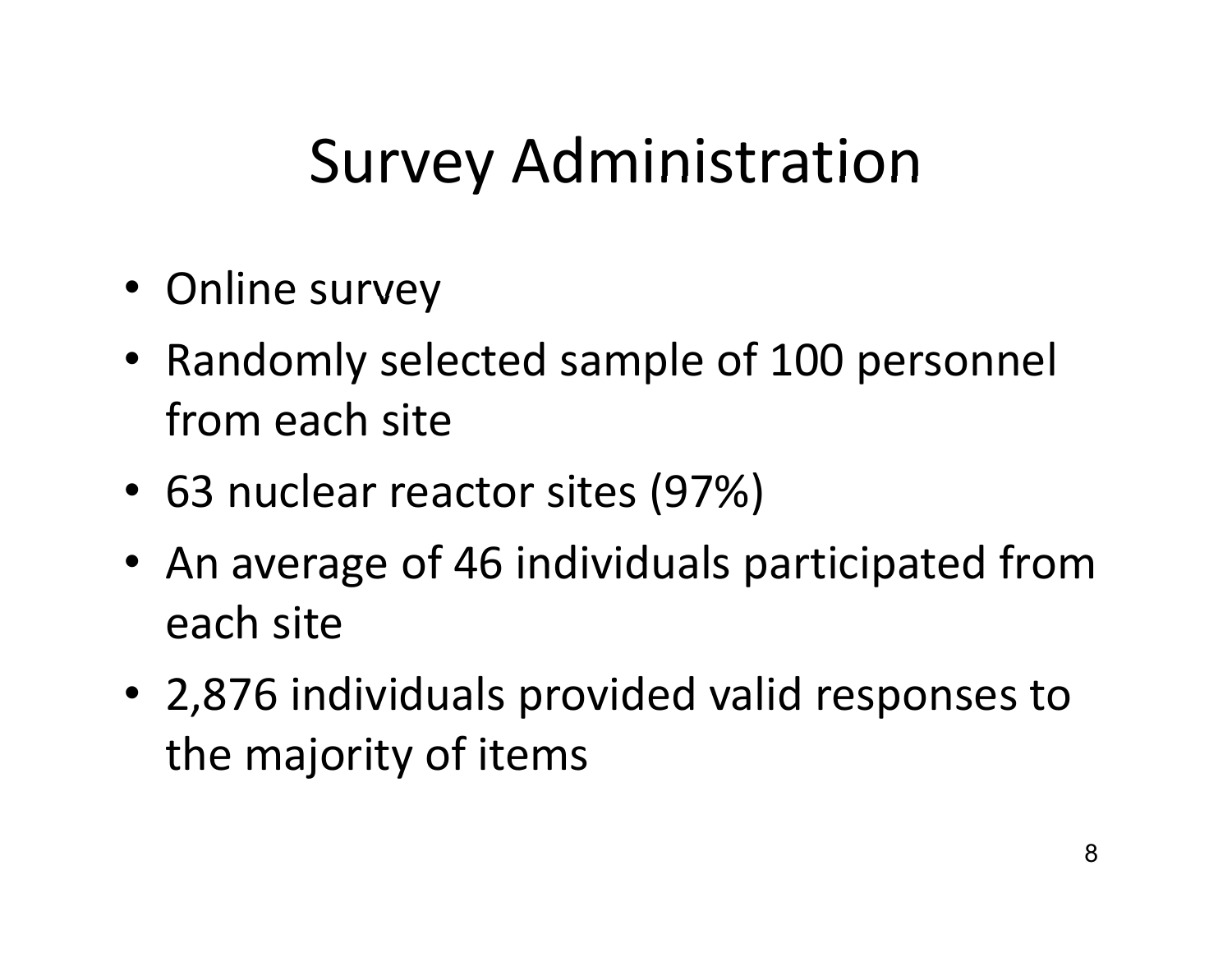# Survey Analysis

- Principal Components Analysis performed to identify the "factors" within the data
- Brief, non-mathematical explanation of PCA (with apologies to psychometricians and statisticians)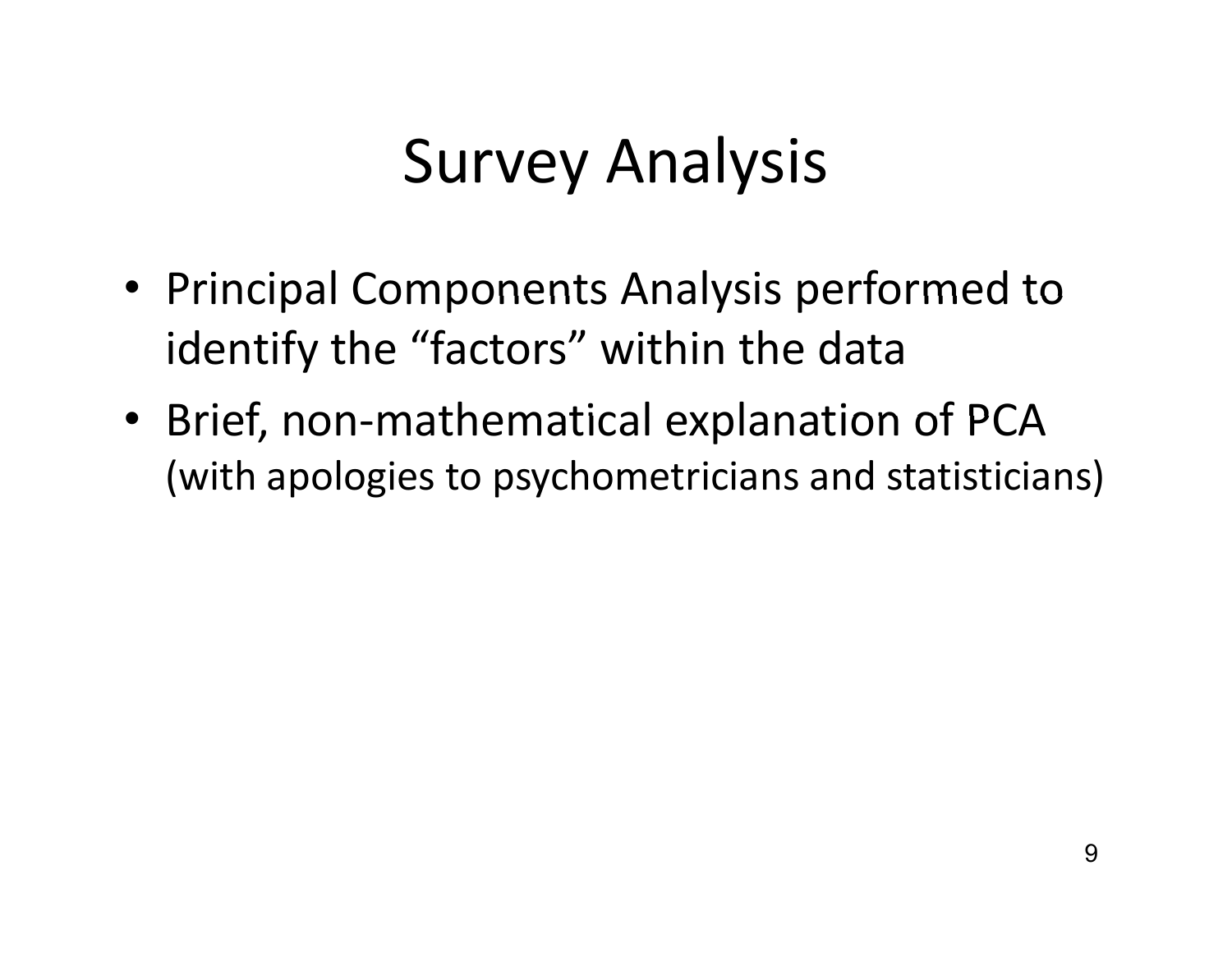### PCA/Factor Analysis

- Need: to reduce the set of variables (items) in a dataset
	- –— Eyeball analysis
	- –PCA/Factor analysis

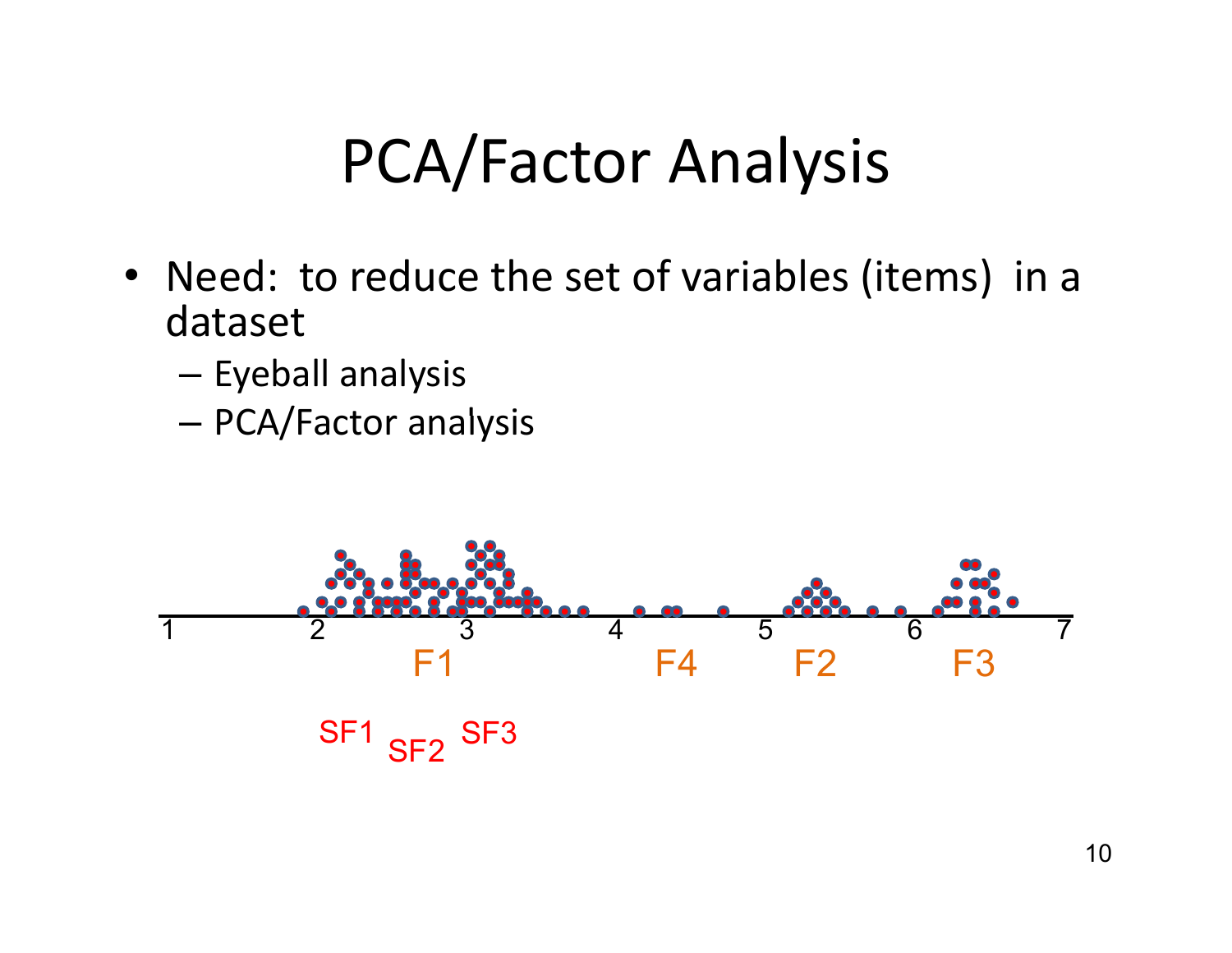# Survey Results

- 1. Management Responsibility
	- Respectful Work Environment
	- Continuous Improvement
	- Performance Indicators
	- Resources
	- Rewards
- 2. Willingness to Raise Concerns
	- Informally
	- Formally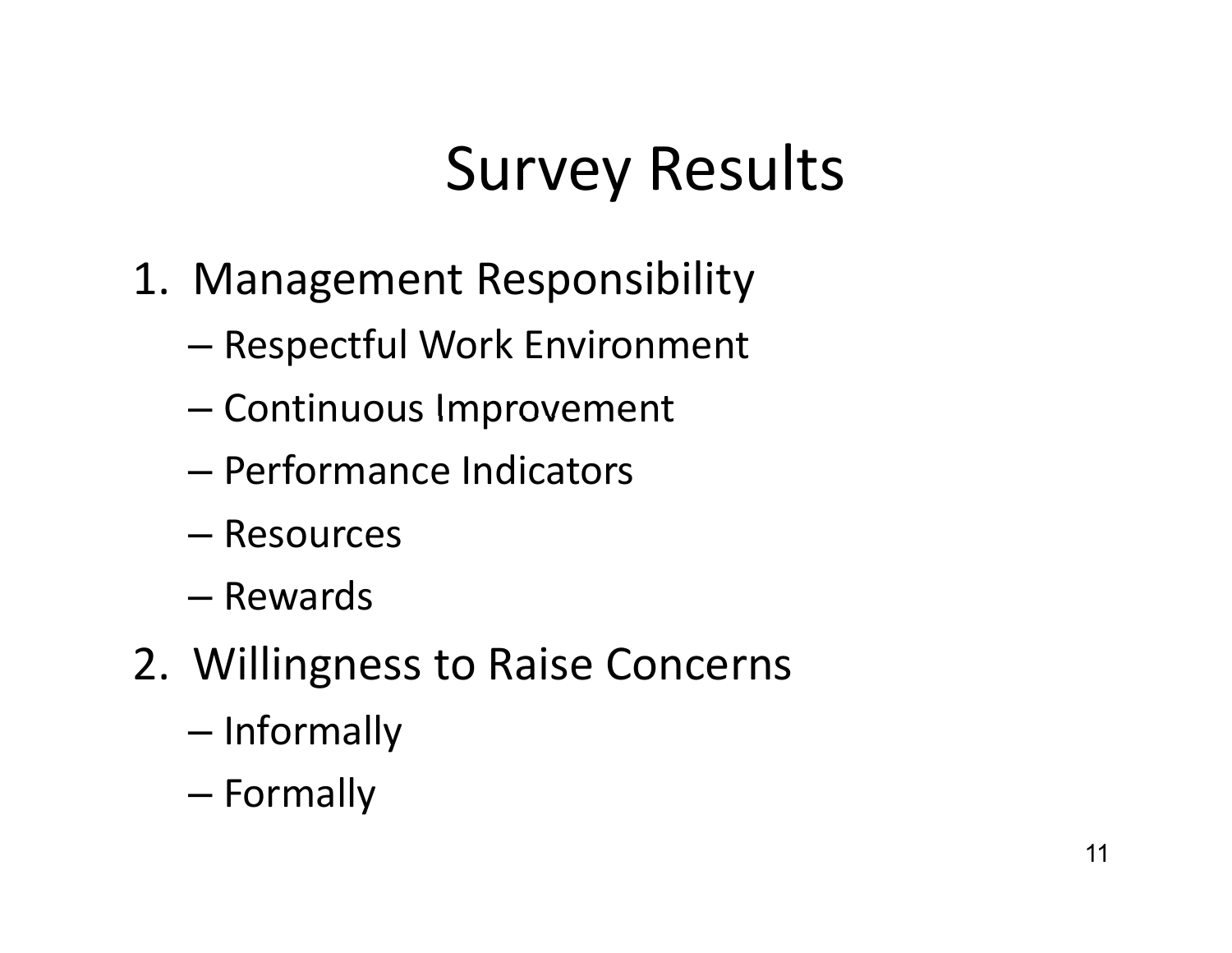### Results

- 3. Decision Making
	- Decisions are conservative, timely, safetyfocused, and engender confidence
- 4. Supervisor Responsibility
	- Communication
	- Presence/Availability
	- Coaching
	- Management Alignment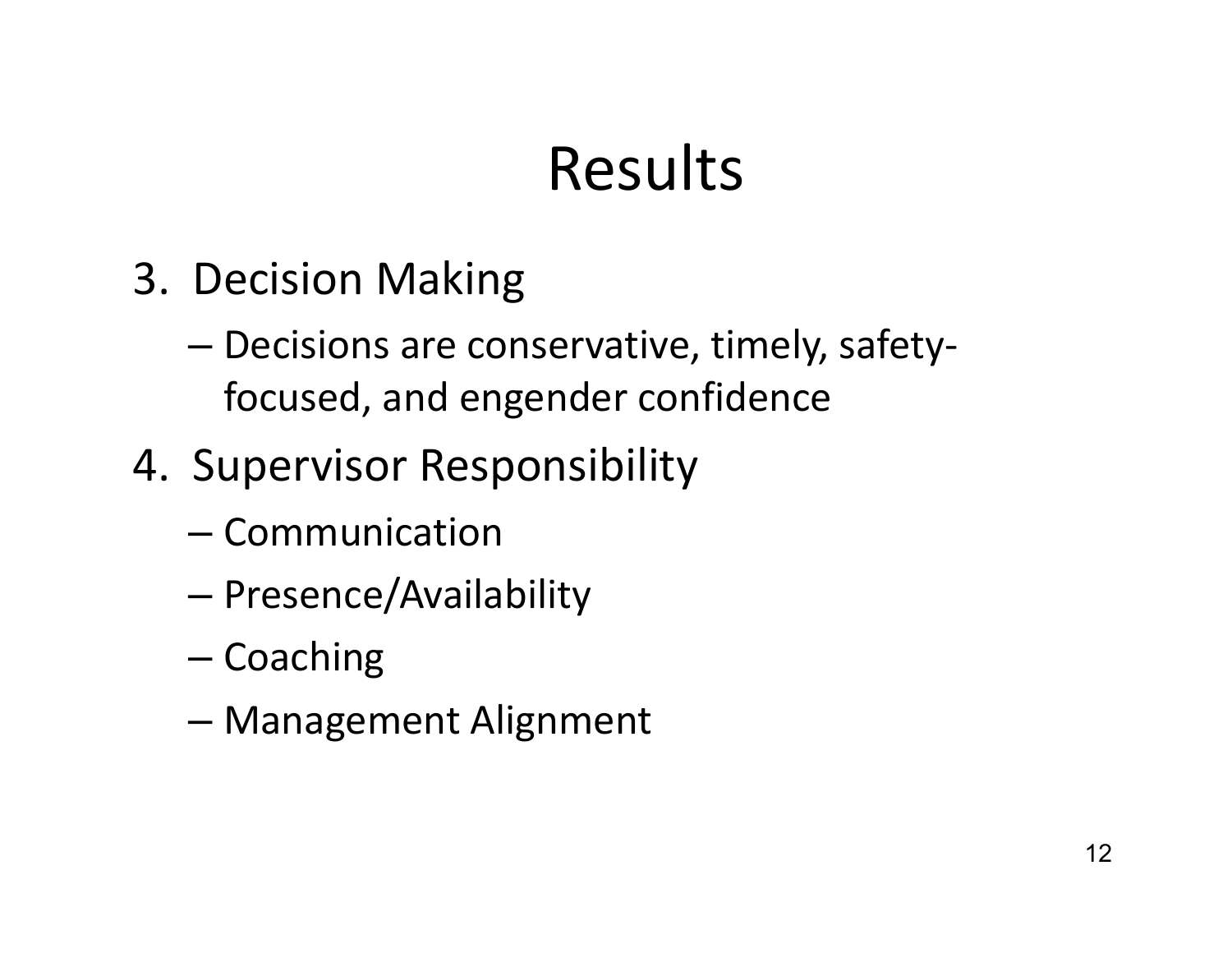### Results

- 5. Questioning Attitude
	- Situation/Problem Awareness
	- Process Use
	- Plant Knowledge
- 6. Safety Communication
	- Safety communication is broad and includes plant-level communication, job-related communication, worker-level communication, equipment labeling, operating experience, and documentation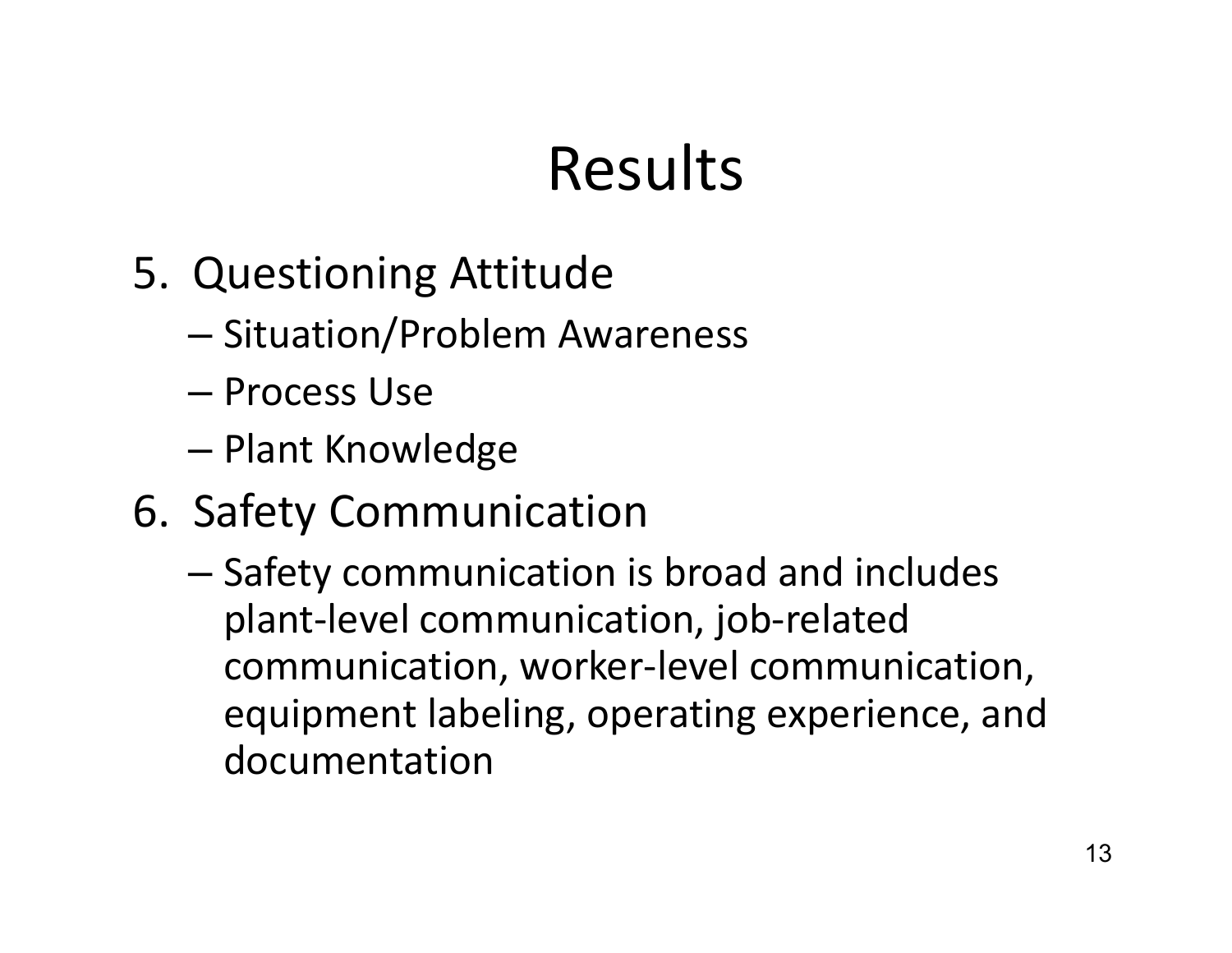### Results

- 7. Personal Responsibility
	- $-$  It is my responsibility to report concerns and practice nuclear safety
- 8. Prioritizing Safety
	- $-$  Nuclear safety is a priority that is seen in meetings, expectations, coaching, and decisions
- 9. Training Quality
	- $-$  Training is high quality, supported by management and encourages nuclear safety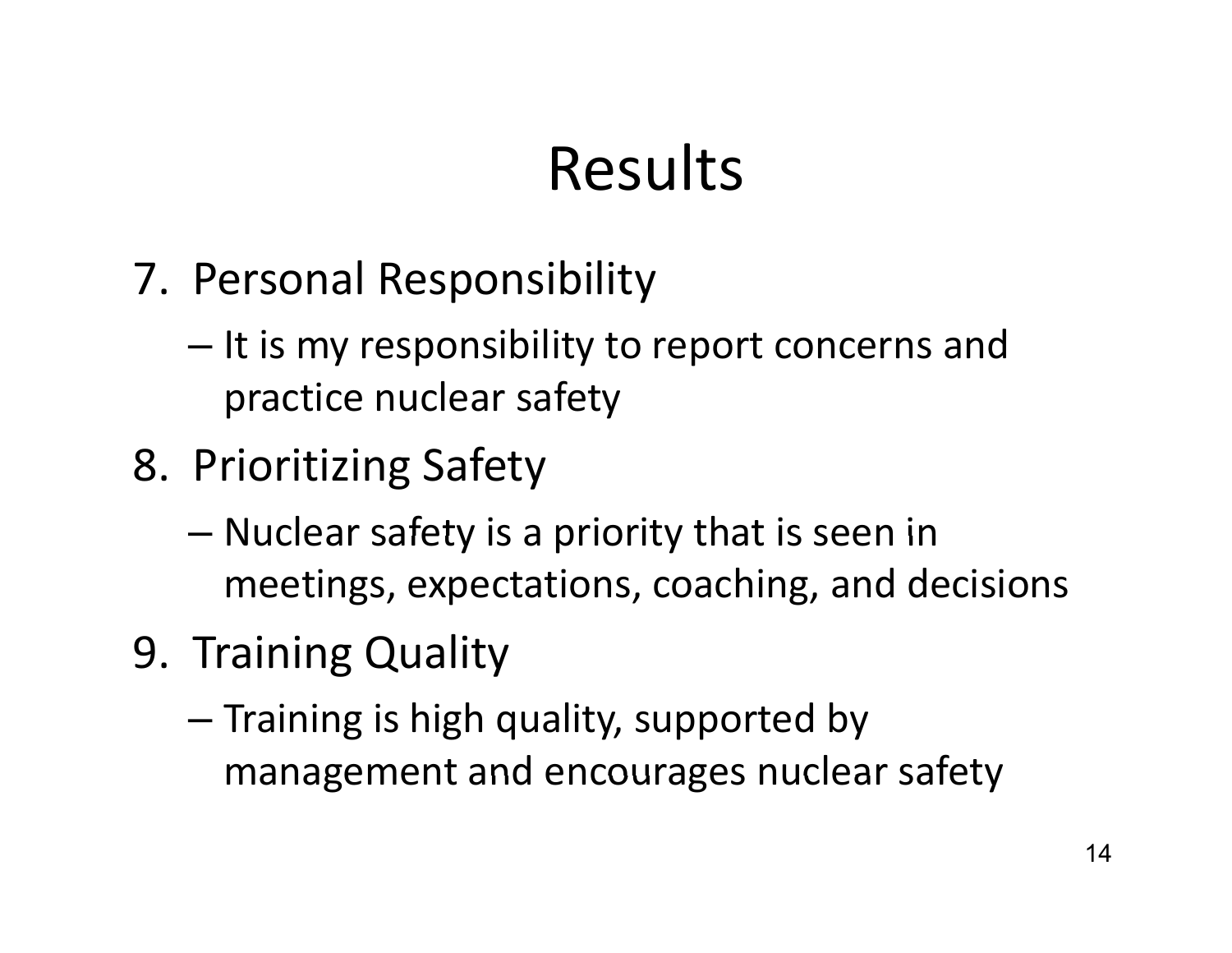#### Factors vs. Traits

| <b>Survey Factors</b>                            | <b>Workshop Traits</b>                                               |  |  |  |  |
|--------------------------------------------------|----------------------------------------------------------------------|--|--|--|--|
| <b>Management Responsibility for Safety</b>      | <b>Leadership Safety Behaviors</b>                                   |  |  |  |  |
| Respectful work environment                      | <b>Respectful Work Environment</b>                                   |  |  |  |  |
| Continuous improvement<br>Performance Indicators | <b>Problem Resolution and Metrics,</b><br><b>Continuous Learning</b> |  |  |  |  |
| <b>Willingness to Raise Concerns</b>             | <b>Encouraging Report of Problems</b>                                |  |  |  |  |
| <b>Supervisor Responsibility for Safety</b>      |                                                                      |  |  |  |  |
| <b>Questioning Attitude</b>                      |                                                                      |  |  |  |  |
| <b>Procedure Use</b>                             | <b>Processes and Procedures</b>                                      |  |  |  |  |
| <b>Communication</b>                             | <b>Effective Safety Communication</b>                                |  |  |  |  |
| <b>Personal Responsibility for Safety</b>        | <b>Personal Responsibility and Attitudes</b>                         |  |  |  |  |
| <b>Decision Making</b>                           |                                                                      |  |  |  |  |
| <b>Prioritizing Safety</b>                       |                                                                      |  |  |  |  |
| <b>Training Quality</b>                          |                                                                      |  |  |  |  |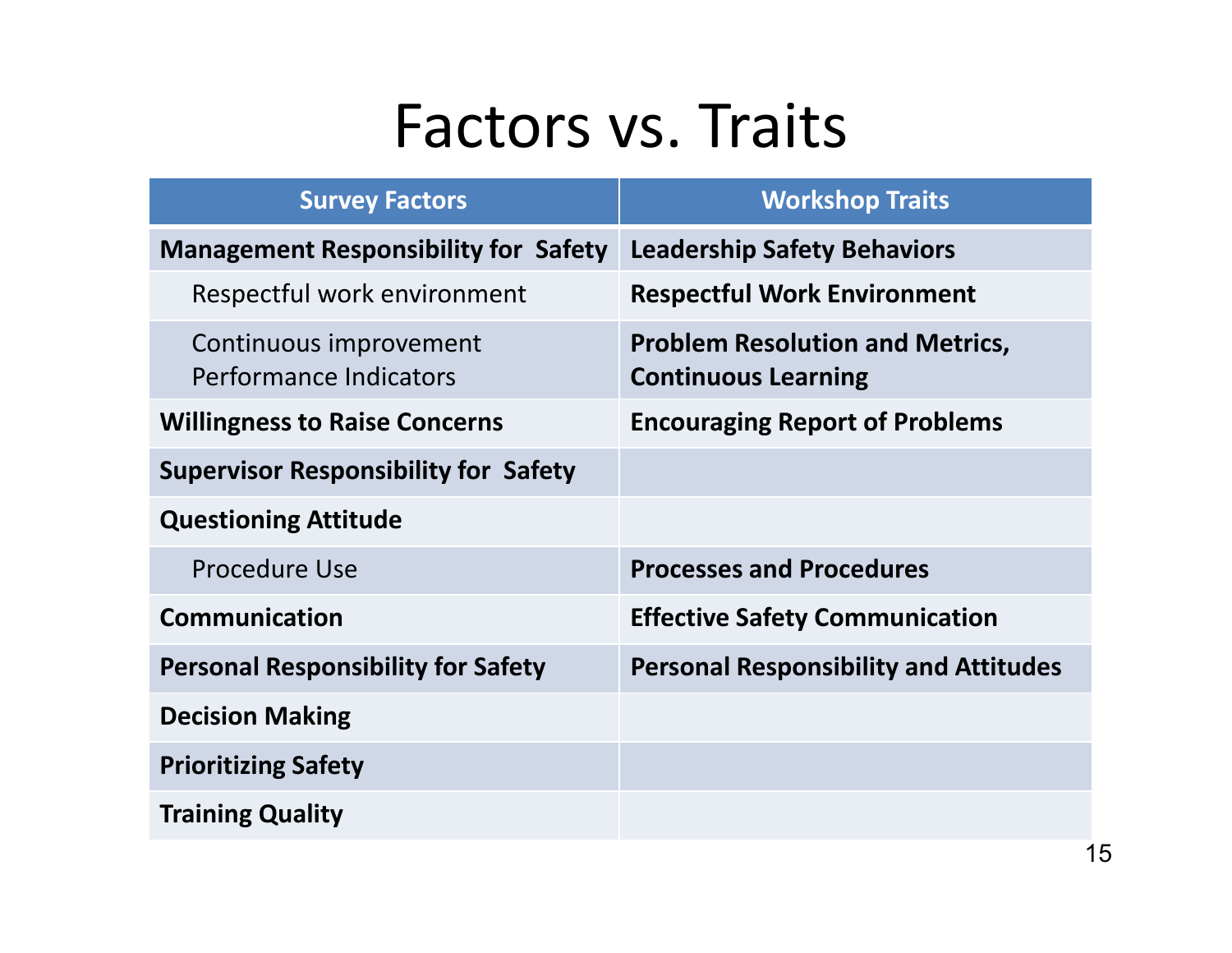#### Factors, Traits, Principles, & ROP

| <b>Workshop Traits</b>                                                                                  | <b>INPO Principles</b>                                                                    | <b>ROP Components *</b>                                                                                                                                       |  |  |
|---------------------------------------------------------------------------------------------------------|-------------------------------------------------------------------------------------------|---------------------------------------------------------------------------------------------------------------------------------------------------------------|--|--|
| Leader Safety<br><b>Respect Work Environment</b><br>Problem Res & Metrics<br><b>Continuous Learning</b> | 2. Leader Demonstrates<br>3. Trust Permeates<br>7. Org Learning<br>8. Nuc Under Cons Exam | 2. Resources<br>5. CAP<br>6. OE<br>7. Self & Ind Assessment<br>8. Environ Rais Concerns<br>10. Accountability<br>11. Cont Learn Environ<br>12. Org Change Mgt |  |  |
|                                                                                                         |                                                                                           |                                                                                                                                                               |  |  |
| <b>Personal Accountability</b>                                                                          | 1. Everyone Personally<br>Responsible                                                     |                                                                                                                                                               |  |  |
|                                                                                                         | 4. Decision Making<br><b>Reflects Safety First</b>                                        | 1. Decision Making                                                                                                                                            |  |  |
| <b>Effective Safety Comm</b>                                                                            |                                                                                           | 3. Work Control                                                                                                                                               |  |  |
|                                                                                                         |                                                                                           |                                                                                                                                                               |  |  |
| <b>Work Processes</b>                                                                                   | 6. Ques Att is Cultivated<br>5. Nuc Tech Unique                                           |                                                                                                                                                               |  |  |
| <b>Environment for Raising</b><br>Concerns                                                              |                                                                                           | 9. Preventing Retaliation                                                                                                                                     |  |  |
|                                                                                                         |                                                                                           | 13. Safety Policies<br>10                                                                                                                                     |  |  |
|                                                                                                         |                                                                                           | * A. Maule Dungtings to a long and to note under                                                                                                              |  |  |

\* 4. Work Practices too broad to categorize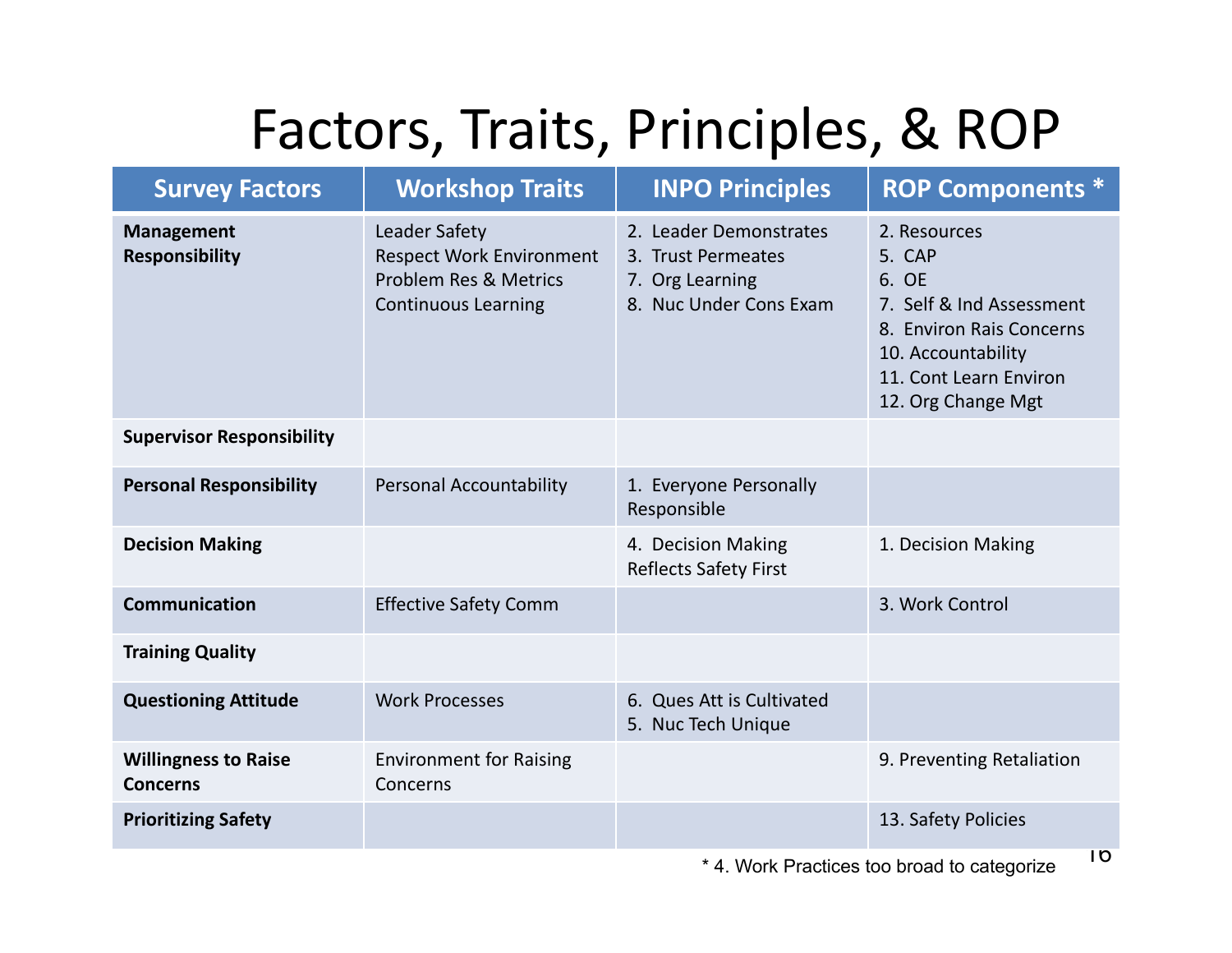Do the factors relate to other measures of safety performance?

- Calculated correlations of the factor (and subfactor) for each site with INPO and NRC measures related to safety culture/organizational effectiveness and equipment performance
- Average correlations in previous metaanalyses were .22 and .31 (Clarke, 2006; Christian, et al, 2009)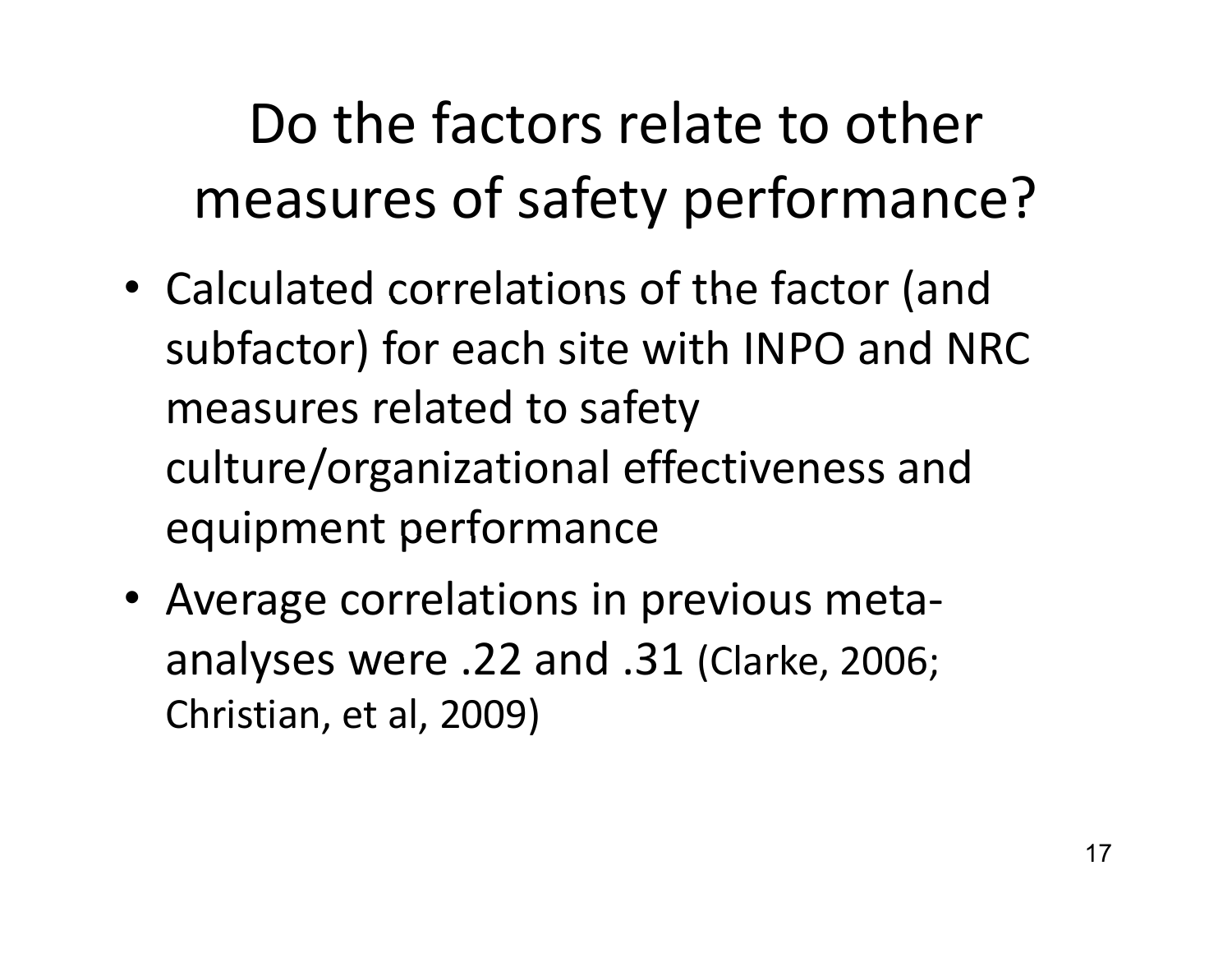### Factor-Specific Validities \*

| <b>Factor</b>              | <b>ROP</b>   | <b>Unpln</b><br><b>Crit</b><br><b>Scram</b> | <b>Unpln</b><br><b>Auto</b><br><b>Scram</b> | <b>Heat</b><br><b>Remo</b><br><b>Avail</b> | <b>Em</b><br><b>Pwr</b><br><b>Aval</b> | Per<br><b>Safe</b><br>Idx | <b>CY</b><br><b>Indx</b> | <b>HU</b><br><b>Err</b><br>Rate |
|----------------------------|--------------|---------------------------------------------|---------------------------------------------|--------------------------------------------|----------------------------------------|---------------------------|--------------------------|---------------------------------|
| <b>Mgt Respon</b>          | .30          | .29                                         | .34                                         | .18                                        | .26<br>(.31)                           | .23<br>(.31)              | .27<br>(.39)             | .38                             |
| <b>Raising Concerns</b>    | .25          | .17                                         | .24                                         | .19                                        | .27                                    | .22                       | .22                      | .37                             |
| <b>Decision Making</b>     | .32          | .28                                         | .38                                         | .22                                        | .24                                    | .25                       | .28                      | .36                             |
| Sup Respon                 | .28<br>(.35) | .15                                         | .22<br>(.40)                                | .35                                        | .30                                    | .19                       | .14<br>(.32)             | .40                             |
| <b>Ques Attitude</b>       | .18          | .27                                         | .26<br>(.44)                                | .16                                        | .37                                    | .32                       | .26<br>(.32)             | .28                             |
| Safety Comm                | .20          | .32                                         | .34                                         | .16                                        | .27                                    | .27                       | .28                      | .39                             |
| Personal Respon            | .05          | .16                                         | .21                                         | .20                                        | .14                                    | .25                       | .27                      | .21                             |
| <b>Prioritizing Safety</b> | .21          | .24                                         | .30                                         | .23                                        | .17                                    | .22                       | .21                      | .25                             |
| <b>Training</b>            | .12          | .33                                         | .40                                         | .14                                        | .15                                    | .13                       | .30                      | .19                             |

\* Selected subfactor scores in brackets